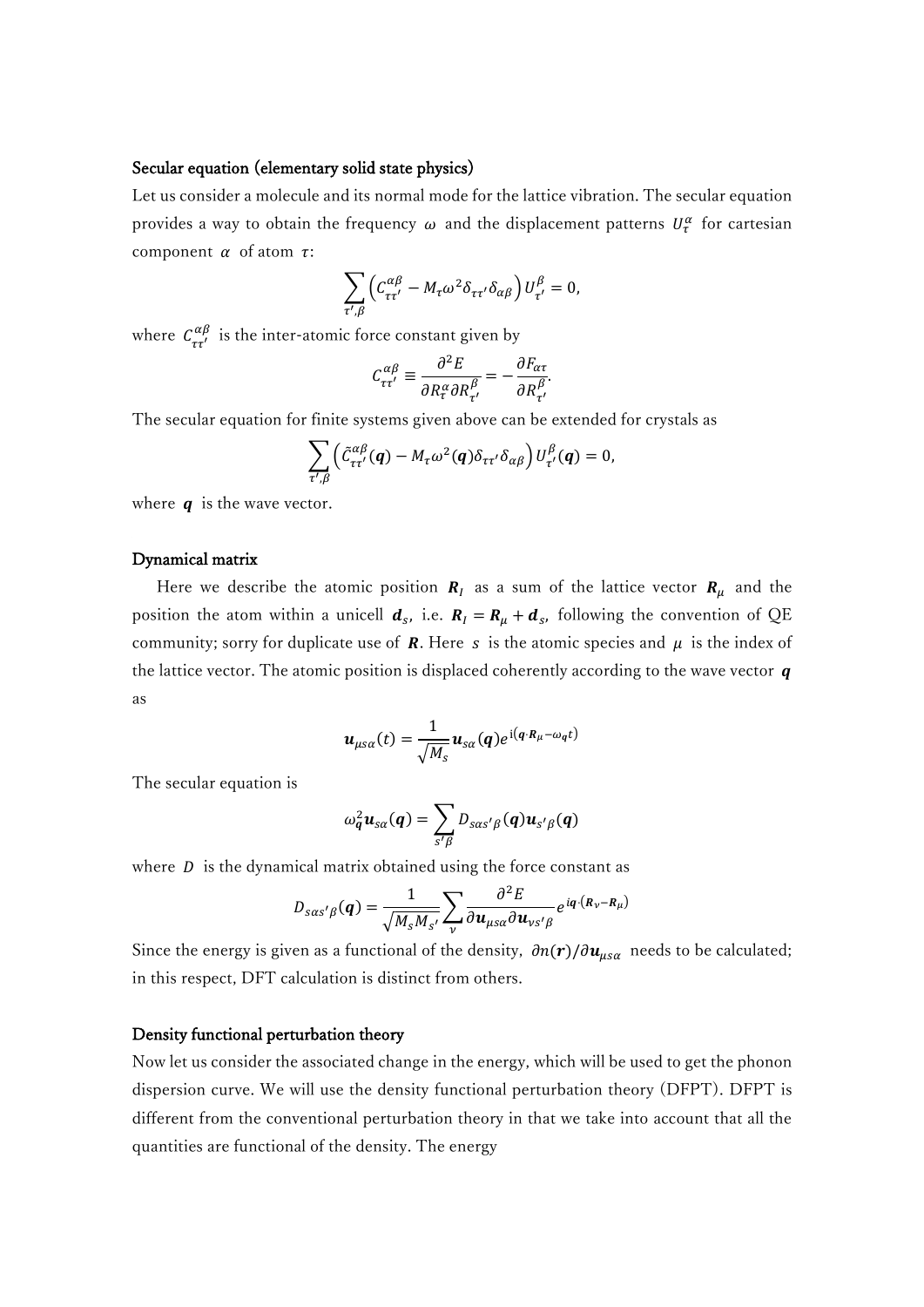$$
E = \sum_{i} \langle \varphi_{i} | \hat{T} | \varphi_{i} \rangle + \int d^{3}rn(\mathbf{r})V_{\text{loc}}(\mathbf{r}) + E_{\text{Hxc}}[n] + U_{\text{ion-ion}}
$$

is changed through variation of the local potential and ion-ion interaction terms by

$$
\frac{\partial E}{\partial \lambda} = \int d^3 r n(r) \frac{\partial V_{\text{loc}}}{\partial \lambda} + \frac{\partial U_{\text{ion-ion}}}{\partial \lambda},
$$

where Hellmann-Feynman theorem was used. The second derivative is

$$
\frac{\partial^2 E}{\partial \lambda \partial \mu} = \int d^3 r n(\mathbf{r}) \frac{\partial^2 V_{\text{loc}}}{\partial \lambda \partial \mu} + \int d^3 r \frac{\partial n(\mathbf{r})}{\partial \mu} \frac{\partial V_{\text{loc}}}{\partial \lambda} + \frac{\partial^2 U_{\text{ion-ion}}}{\partial \lambda \partial \mu}.
$$

Therefore, we need the quantity, which is inherent to DFPT,

$$
\frac{\partial n(\mathbf{r})}{\partial \mu} = \sum_{i \in \text{occ}} \left[ \frac{\partial \varphi_i^*(\mathbf{r})}{\partial \mu} \varphi_i(\mathbf{r}) + \varphi_i^*(\mathbf{r}) \frac{\partial \varphi_i(\mathbf{r})}{\partial \mu} \right]
$$

where  $\lambda = \mathbf{u}_{\mu s\alpha}$  and  $\mu = \mathbf{u}_{\nu s'\beta}$  for simplification.

To take the derivative of KS orbital, we take derivative of the KS equation

$$
[\hat{T}+V_{\rm eff}(r)]\varphi_i(r)=\varepsilon_i\varphi_i(r),
$$

so that we get

$$
[\hat{T} + V_{\rm eff}(\mathbf{r}) - \varepsilon_i] \frac{\partial \varphi_i(\mathbf{r})}{\partial \mu} = -\frac{\partial V_{\rm eff}}{\partial \mu} \varphi_i(\mathbf{r}) + \frac{\partial \varepsilon_i}{\partial \mu} \varphi_i(\mathbf{r}),
$$

where

$$
\frac{\partial V_{\rm eff}}{\partial \mu} = \frac{\partial V_{\rm loc}}{\partial \mu} + \frac{\partial V_{\rm Hxc}}{\partial \mu}
$$

can be written with slightly more detailed expression

$$
= \frac{\partial V_{\text{loc}}}{\partial \mu} + \int d^3 r' \frac{1}{|\mathbf{r} - \mathbf{r}'|} \frac{\partial n(\mathbf{r}')}{\partial \mu} + \frac{\partial V_{\text{xc}}}{\partial n} \frac{\partial n(\mathbf{r})}{\partial \mu}.
$$

We notice that the derivative of the occupied KS orbitals can be decomposed into two spaces, the one spanned by occupied orbitals and the other spanned the unoccupied orbitals. For this purpose, we introduce the projection operators  $P_v$  and  $P_c$ , where

$$
P_{\rm v}=\sum_{i=1}^{{\rm occ}}|\varphi_i\rangle\langle\varphi_i|
$$

and  $P_c = 1 - P_v$ . With them, we can rewrite the derivative as

$$
\frac{\partial n(\mathbf{r})}{\partial \mu} = \sum_{i} P_{c} \frac{\partial \varphi_{i}^{*}(\mathbf{r})}{\partial \mu} \varphi_{i}(\mathbf{r}) + \varphi_{i}^{*}(\mathbf{r}) P_{c} \frac{\partial \varphi_{i}(\mathbf{r})}{\partial \mu} + \sum_{ij} \varphi_{i}(\mathbf{r}) \varphi_{j}^{*}(\mathbf{r}) \left( \int d^{3} r' \frac{\partial \varphi_{i}^{*}(\mathbf{r}')}{\partial \mu} \varphi_{j}(\mathbf{r}') \right) + \varphi_{i}(\mathbf{r}) \varphi_{j}^{*}(\mathbf{r}) \left( \int d^{3} r' \frac{\partial \varphi_{j}(\mathbf{r}')}{\partial \mu} \varphi_{i}^{*}(\mathbf{r}') \right).
$$

Since the last two terms are zero because of the orthonormality of Ks orbitals,

$$
= \sum_{i} P_{\rm c} \frac{\partial \varphi_i^*(\mathbf{r})}{\partial \mu} \varphi_i(\mathbf{r}) + \varphi_i^*(\mathbf{r}) P_{\rm c} \frac{\partial \varphi_i(\mathbf{r})}{\partial \mu}.
$$